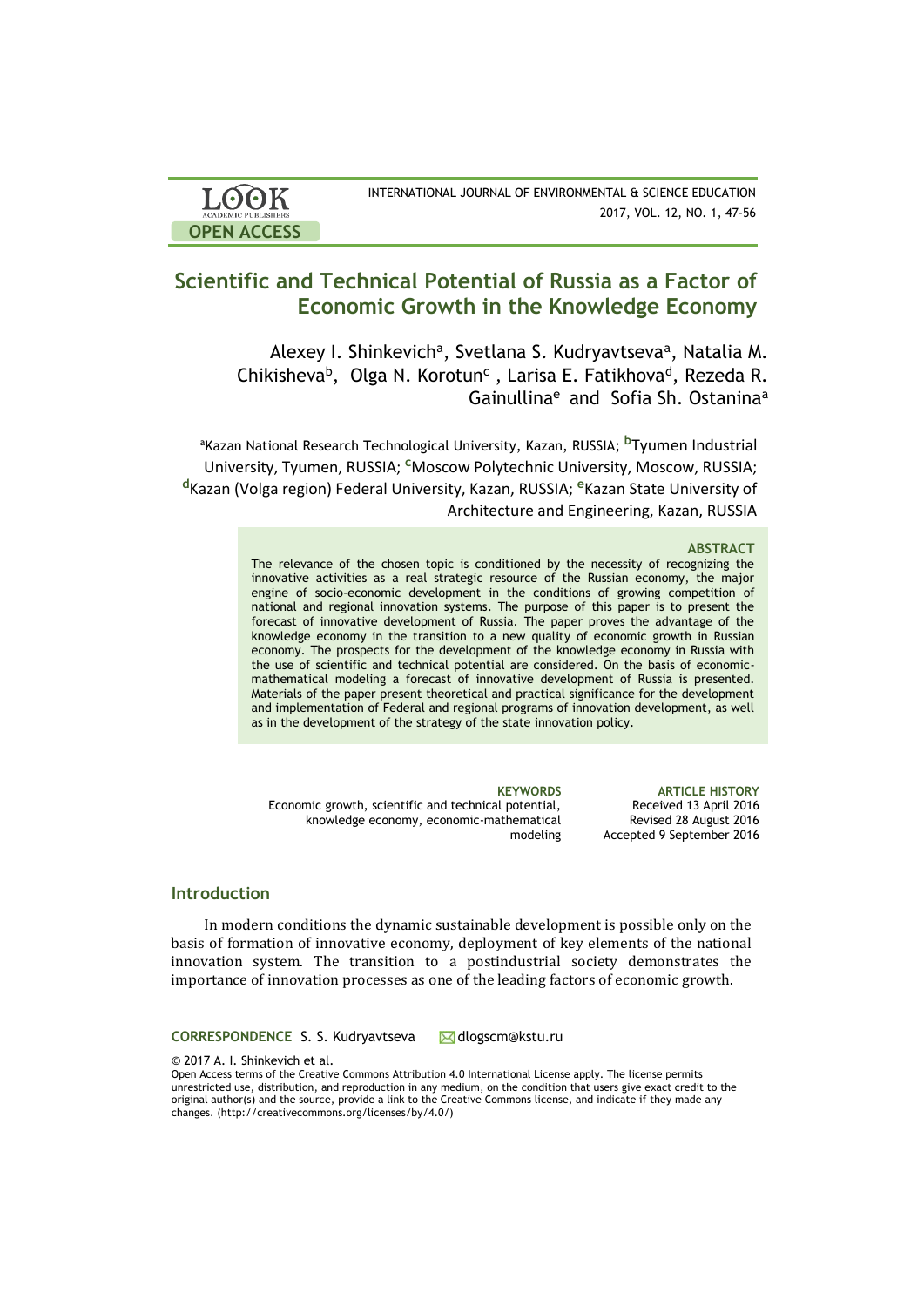The issue of national innovation systems have been studied by many scientists: W. Kingston (1984), P. Patel & K. Pavitt (1994), S. Metcalfe (1995), Y.V. Yakovec (2004), B.- A. Lundvall, P. Intaracumnerd & J. Vang (2006) и др.

The transition to a new quality of economic growth is carried out in the framework of the model of open innovation, to which are dedicated works of: G. Chesbrough (2007), М. Vanhaverbeke, M. Torkkeli & A. Trifilova (2010), J. West & S. Gallagher (2006), K. Kristensen & E. Skott (2008), M. Torkkeli, K. Kok & I. Savickaya (2009), D.S. Medovnikov & S.D. Rozmirovich (2011), A. Shinkevich & S. Kudryavtseva (2014), S. Kudryavtseva et al, (2015), S. Kudryavtseva et al., (2016a), S. Kudryavtseva et al., (2016b), T. Malysheva et al., (2016) и др.

The most promising from the point of view of ensuring competitive advantages in the modern world is innovation-oriented economy in which the main contribution to growth in gross domestic product is provided by the field of scientific and technical and innovative production. System which is associated with the sixth technological structure often is referred to as economy based on knowledge or like the knowledge economy.

The problem of using scientific and technical potential for achieving sustainable economic growth of a new quality in the knowledge economy is diversified, and it was resolved by many domestic and foreign scholars of various schools and trends.

In the works of scholars a significant attention is paid to such problems as structure-forming factors of human potential and human capital for economic development, the importance of knowledge in the socio-economic development, issues of management of knowledge systems, the introduction of cognitive technologies in production-economic and scientific-technical activity, as well as a number of other issues related to the peculiarities of formation and development of the knowledge economy in modern national economic systems (Kudryavtseva, 2009).

Knowledge economy is the highest stage in the development of modern postindustrial economy, or innovation economy. The main factor of its formation and using is a system of scientific and technological knowledge and human capital as determinants of sustainable economic growth.

The term "knowledge economy" was emerged in the late 90-ies of XX century, introduced into scientific circulation by the Austro-American scientist F. Machlup (1962) in 1962. The main difference of the knowledge economy from an industrial economy is that the development of economic systems is determined not so much by external, how much by internal, intangible factors, the most important of which are knowledge, information and human (intellectual) capital.

The infrastructure of the knowledge economy includes:

- the production of knowledge and high technologies;
- information society
- state effective institutions
- high level of education.

Economy based on knowledge, should be considered from two points of view. First, from the position of the entrance, when the value of investments is estimated in the core sector of the economy, reducing the scientific and technical knowledge, thereby forming a human and scientific-technical potential. Second, from the position of output when the contribution of economic activities is revealed exploiting new scientific and technological knowledge and human potential in the creation of gross value added – as a rule, it is about high-tech sectors of the economy.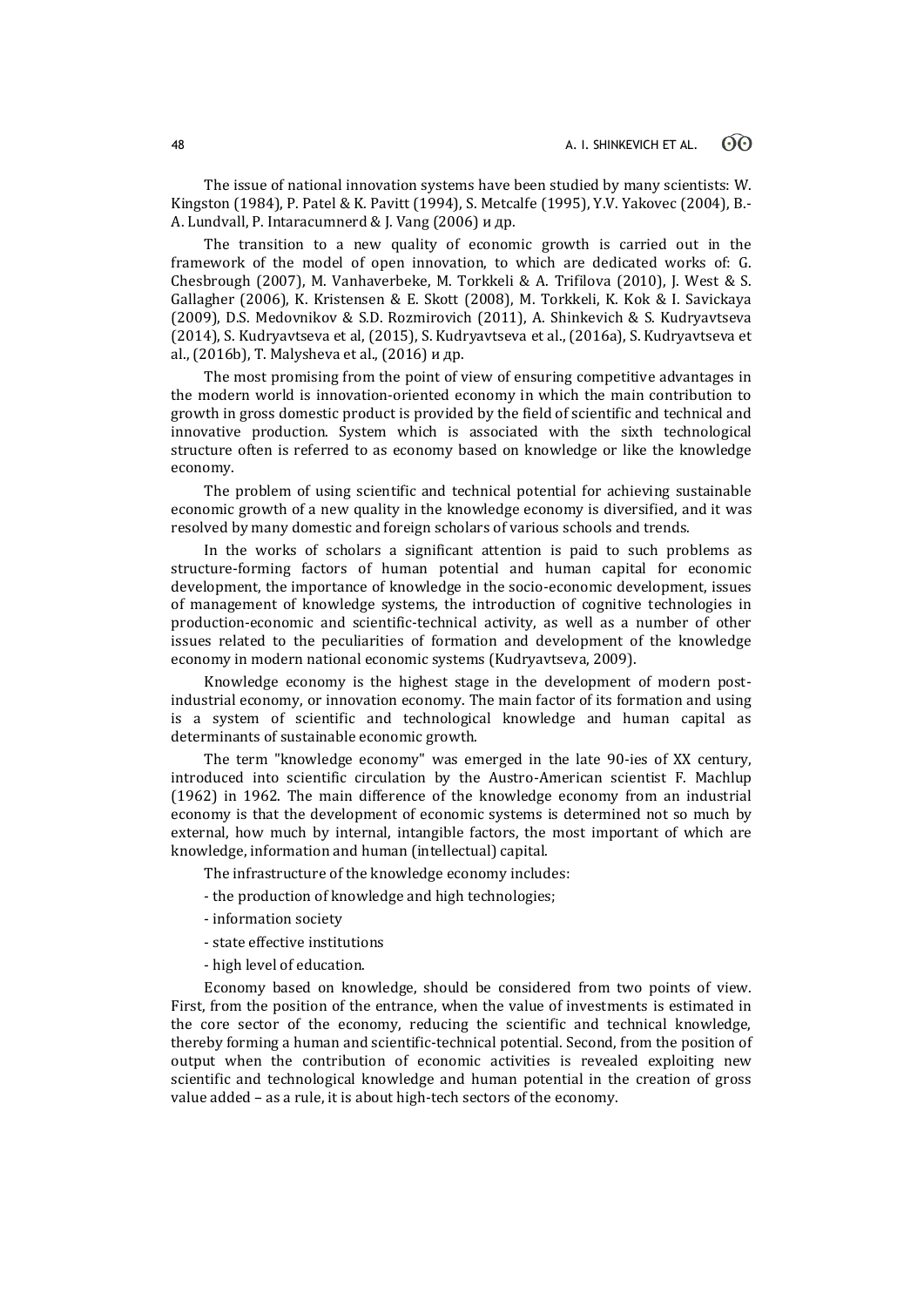#### $\odot$ INTERNATIONAL JOURNAL OF ENVIRONMENTAL & SCIENCE EDUCATION 49

At the present stage of the knowledge economy researchers (Toffler, 1999; Machlup, 1962; Drucker, 1969; Bell, 1973; Riesman, 1958; Romer, 1992; Wolfe, 2003; North & Wallis, 1994) distinguish the following main components of a new quality of economic growth: the development of high-tech industries, the use of information and communication technologies, the emergence of the network economy and the creation of a continuous chain of technological innovation. Much attention is paid to the humanitarian dimension of the knowledge economy, such categories as intellectual entrepreneur and worker, intelligent consumer (Kudryavtsev, 2009).

### **Methodological Framework**

## *Research methods*

During research the following methods were used: analysis, synthesis, systems analysis, systematization and generalization of facts, simulation, comparison, description, analogies, factor and component analysis.

# *Theoretical base of research*

The theoretical basis of the research constitute the fundamental and applied works of foreign and domestic scientists who study the category of "knowledge economy", "economic growth", are involved in the development of the management tools of innovative and modernization development of economic.

## *The stages of the research*

The study was conducted in three stages:

1) factors and problems of development of the knowledge economy in Russia are systematized;

2) the advantage of the knowledge economy in the transition to a new quality of economic growth in the Russian economy is proven;

3) the prospects for the development of the knowledge economy in Russia with the use of scientific and technical potential are considered and on the basis of economic-mathematical modeling a forecast of innovative development of Russia is presented.

### **Results**

# *Systematization of factors of the knowledge economy in Russia*

In the knowledge economy a change in the structure of gross value added, with the predominance of the service sector is observed. Dynamics of formation of gross value added in the service sector as a factor of knowledge economy, countries worldwide are shown in table 1.

| (WOrldDank, 2016)  |      |      |          |  |
|--------------------|------|------|----------|--|
| Country            | 2006 | 2010 | 2014     |  |
| China              | 41,9 | 44,2 | 49,9     |  |
| <b>Russia</b>      | 58,2 | 61,4 | 60,0     |  |
| Germany            | 69,1 | 69,1 | 69,0     |  |
| Japan              | 70,7 | 71,3 | $72,6^*$ |  |
| <b>Netherlands</b> | 73,8 | 76,0 | 77,0     |  |
| USA                | 76,6 | 78,5 | $78,1^*$ |  |
| France             | 77,1 | 78,6 | 78,9     |  |

**Table 1.** The share of gross value added of service sector in GDP formation (in per cent) (Worldbank, 2016)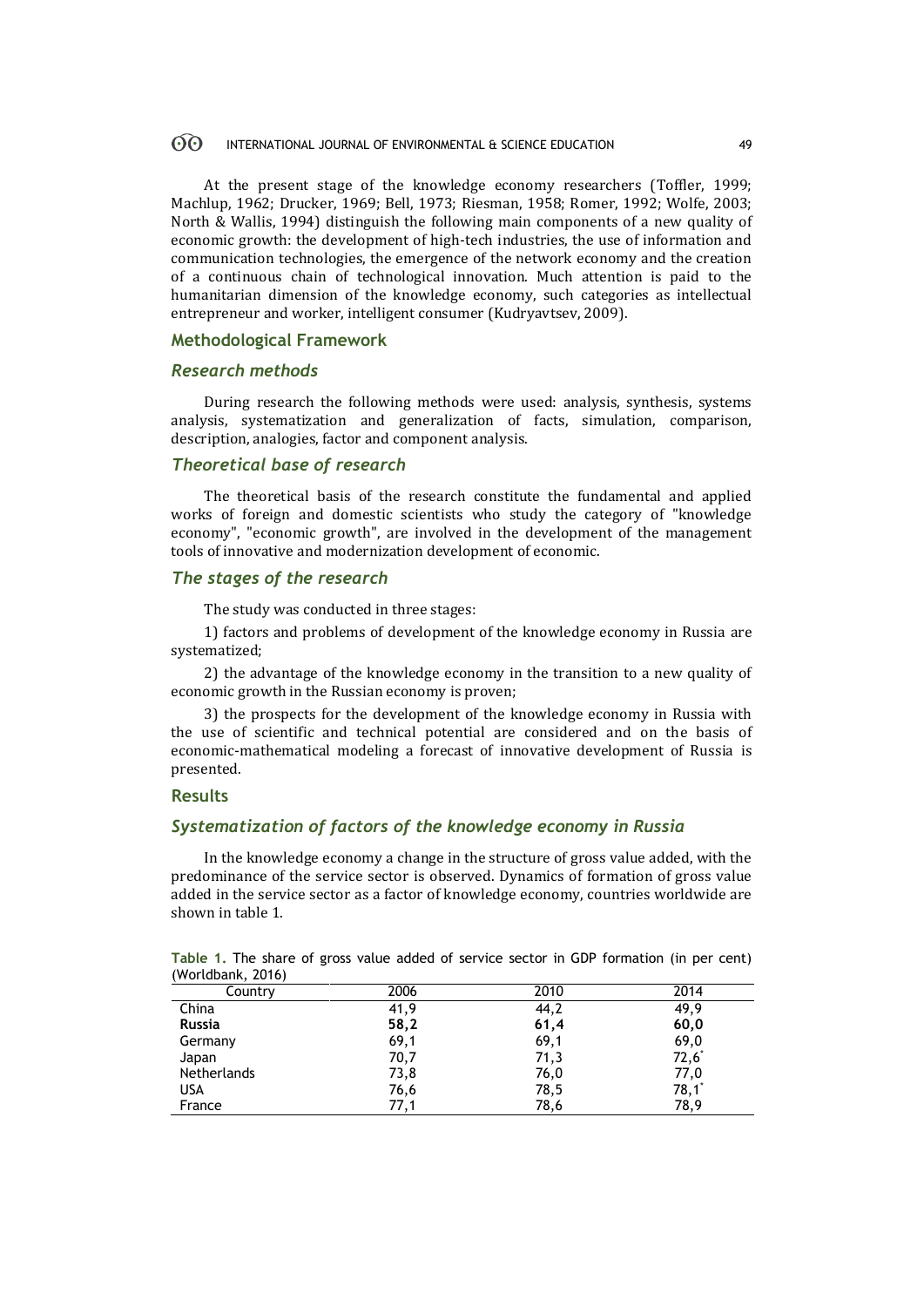# \*) data for 2013.

The data in table 1 show a tendency of the gap between Russia and the countries in building knowledge economy through increased use of scientific and technical potential in the development of the service sector.

Currently, in research of domestic and foreign authors it is noted that the fundamental factor of the knowledge economy is human capital. Human capital is formed through investments in it. Moreover, the requirements to the quality of human capital in the innovation economy mean the exercise of these investments not one time and not at regular intervals, but throughout a person's life. Continuous investments in human capital contribute to meet growing human needs, and the needs of not only of the physiological level. And if in society there is a growing need for the development of personality, morality, culture, etc., along with the satisfaction of current needs, it speaks about positive socio-economic effect of return from the investments in human capital and about the right vector of development of society (Kudryavtseva et al., 2015).

The accumulation of human capital at a certain point, leads to the emergence of new needs, the need to satisfy of which (it comes as both material and spiritual needs) is an incentive for innovation. In the first stage innovations exist in the form of ideas that are the product of the functioning of human capital. Realization phase (implementation) of innovations, along with the product with a significant share of the added value of such a resource as human capital yields the expected economic and social effects. Depending on the magnitude of these effects while implementation of innovations the volume of investments in human capital is formed, i.e. its formation and accumulation (Kudryavtseva et al., 2016a).

Thus, the main structure-forming factors of the knowledge economy are: the system of science and education, information and communication technology and human capital.

# *The advantage of the knowledge economy is proven in the transition to a new quality of economic growth in the Russian economy*

In the knowledge economy the education is the Foundation, the driving force of development. However, in the financing of the scientific sphere, Russia has experienced a negative trend: public spending on education between 1995 and 2002 decreased from 7-8% to 3% of the total expenditure of the consolidated budget of the Russian Federation (Fig. 1), but after 2005 a positive trend of growth of this indicator is observed.

**Figure 1.** Dynamics of expenditures of the consolidated budget of the Russian Federation on education (percentage of the total expenditure of the consolidated budget of the Russian Federation) (Federal Treasury, 2015)



1995 1998 2000 2002 2005 2006 2007 2008 2009 2010 2011 2012 2013 2014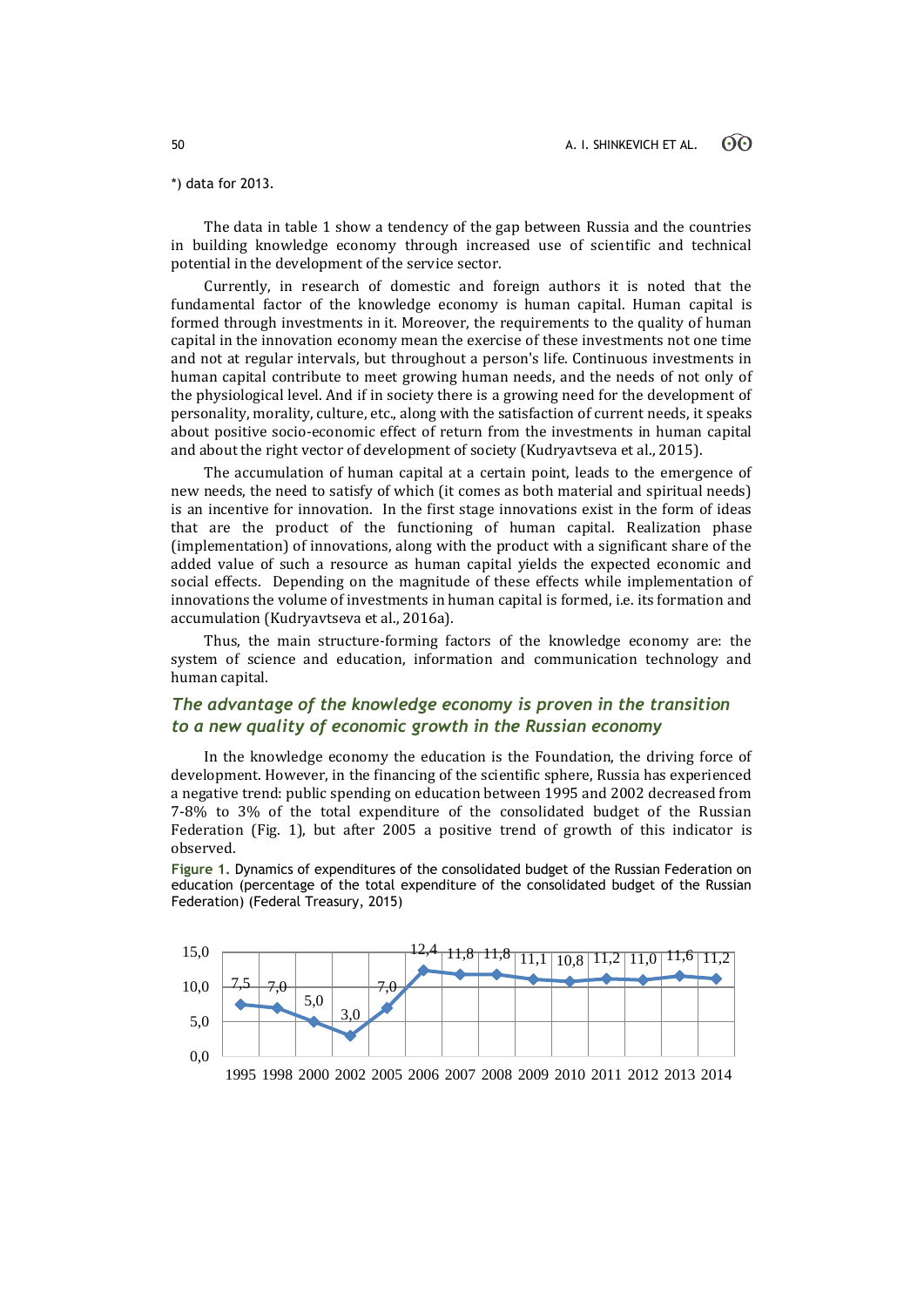#### $\Theta$ INTERNATIONAL JOURNAL OF ENVIRONMENTAL & SCIENCE EDUCATION 51

In General, the statistics indicate that the share of expenditure on education in the consolidated budget of the Russian Federation increased from 7.5% in 1995 to 11.2% in 2014. The maximum value of this indicator was observed in 2006 - 12.4%. From 2011-2014 the average share of expenditure on education was around 11%. Today Russia takes 36th place out of 187 countries on the expenditure on education (Federal Treasury, 2015).

One of the main problems that hinder the development of Russia's knowledge economy and sustainable economic growth of new quality is the ageing of scientific personnel. For example, the average age of the researchers is 47 years old, but according to global research, significant discoveries scientists make before 40-45 years. The average age of doctors increased from 58 years in 1998 to 62 years, in 2014 the average age of PhD– from 49 to 52 years old. This negative dynamics is associated primarily with the outflow of young specialists in the sphere of Commerce and other types of employment that are not related to science (Rosstat, 2015).

One of the main tasks of the knowledge economy is achieving a positive synergetic effect from integration of economic sectors. The integration of education, science and industry is the sharing of scientific, technical and human capacity of educational, scientific and industrial organizations with mutual interests – training, advanced training and retraining of personnel, carrying out joint scientific research, and implementation of innovative projects. In Russia there are processes of integration of science and industry, but to enhance the communication is necessary: effective interaction of universities with employers and the labor market; and support the creation of business incubators, technology parks and other integrated scientificeducational and industrial structures; development of mutually beneficial business partnership of higher education and the industrial sector; training of specialists of cross-functional activities.

In General, the dynamics of the main indicators of scientific and technological development of Russia can be characterized by the following data: the number of research organizations in 2014 relatively to 2000 decreased by 11.5%, the number of employed in R &  $d$  – on 47.3%, domestic expenses for R &  $d$  - on 42.1%. These trends allow us to speak about contradictory processes of development of scientific-technical potential of Russia and determine the relevance of the study of the subject of research for sustainable growth of the new economy (Rosstat, 2015).

Forms of support and enhance of scientific and technical potential of Russia are enshrined in the "concept of long-term socio-economic development of the Russian Federation for the period until 2020", which is developed in accordance with the instructions of the President following the meeting of the State Council on 21 July 2006. The section "Development of science, the national innovation system and technologies" Concept reflects the following objectives aimed at solving contemporary problems of Russian science and the development of a knowledge-based economy, including:

-ensuring of Russia's participation in global technology projects, international programs and research networks for the purpose of integration into the world scientific and technological space;

-the creation of a mechanism to support the creation and market capitalization of Russian brands in the sphere of high technologies, compensation for the cost of foreign patenting and protection of intellectual property rights abroad; coordination of the issue in foreign economic activity, including in the work of intergovernmental commissions on trade and economic cooperation;

-the involvement of Russian scientists who emigrated abroad, to the development of Russian science and technology, including through their participation in the Russian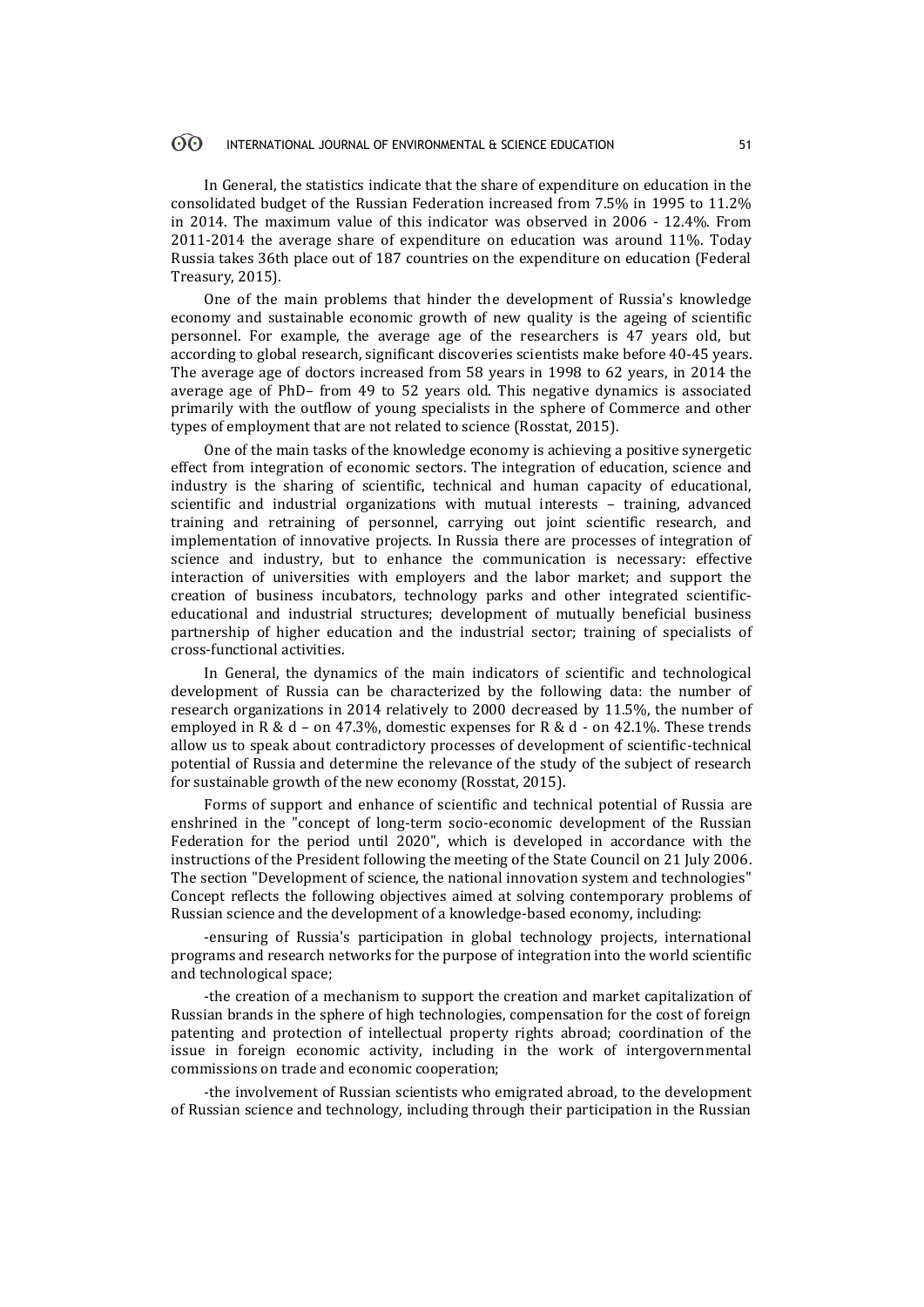scientific-educational projects and teaching activities (Decree of the RF Government, 2008).

For the upcoming period seven priority areas are identified, which largely overlap with the objectives formulated in the Concept of long-term socio-economic development:

- the entering into bilateral and multilateral international agreements to stimulate scientific-technical and innovation collaboration in the priority areas;

- the development of international cooperation between companies with state participation, including in the implementation of programs of innovative development, stimulation of creation in Russia of the international scientific and technical centers, and corporate centers of research and development;

- intensification of Russia's participation in international and regional standardization organizations. Increased support for private sector participation of Russian experts in the development of international and regional standards (Decree of the RF Government, 2011).

# *Prospects of development of knowledge economy in Russia with using the scientific and technical potential are systematized and on the basis of economic and mathematical modeling a forecast of innovative development of Russia is presented*

In order to assess the contribution of Russian scientific and technical potential in the formation of knowledge economy it seems appropriate to carry out the economic and mathematical modeling, where the regression model will be used as an analysis tool. In the construction of the economic and mathematical model the dependent variable is suggested to consider a share offer high-tech sector in the GDP (%), and the independent variables - the share of domestic expenditure on research and development (%), the ratio of inventive activity, the share of investment in fixed assets  $(%).$ 

Notation of variables are the following:

Y - the share of high-tech sector as a percentage of GDP;

 $\mathrm{x}_\mathrm{1}\mathrm{\cdot}$  The share of domestic expenditure on R & D as a percentage of GDP;

 $x_2$  - Coefficient of inventive activity;

 $x_3$  - The proportion of investment in fixed assets as a percentage of GDP.

Dynamic range is represented by figures from 2008-2015. (Rosstat, 2015).The calculated regression coefficients allow us to construct the equation expressing the dependence of the share of high-tech sector in the GDP "y" of factors: «x1» - the proportion of domestic expenditure on research and development, "x2" - inventive activity coefficient, "x3" - the proportion of investment in fixed assets GDP. Linear regression equation is as follows:

 $Y = 6,157239 + 8,991221x_1 - 1,0442x_2 + 0,411355x_3$ 

Using the theoretical basis of the interpretation of the equation of multiple linear regression, the quality of economic and mathematical models is evaluated.

The significance of the equation for the Fisher criterion. The resulting economic and mathematical model is statistically significant - the significance of the criterion F <0,05 (0,027).

2.) Check of the regression equation coefficients shows that a statistically significant parameter is  $x_1$  (proportion of domestic expenditure on research and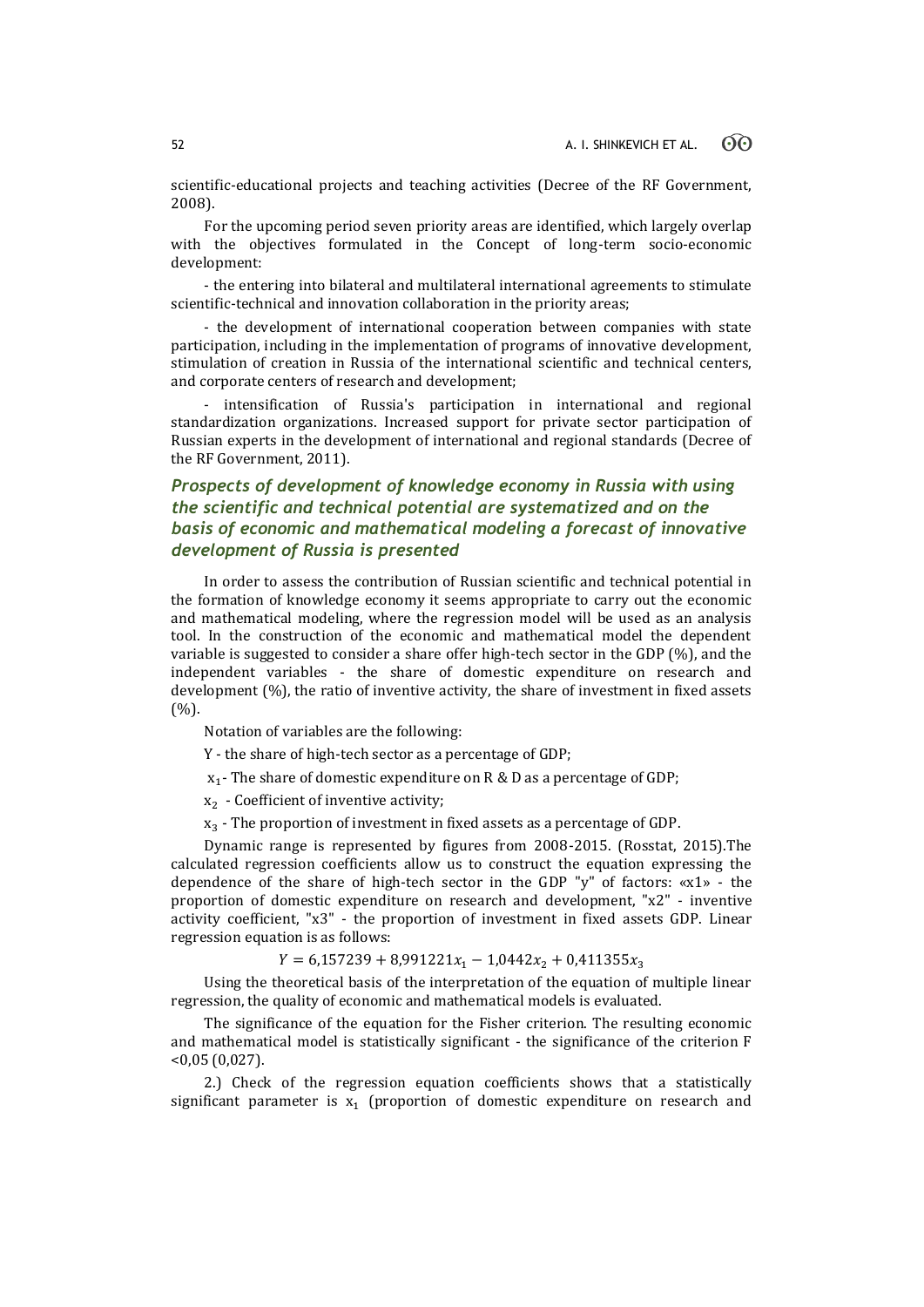#### 60 INTERNATIONAL JOURNAL OF ENVIRONMENTAL & SCIENCE EDUCATION 53

development), its P-value <0.05 (0.046). The indicator "share of investment in fixed assets in GDP" statistically significant at the 10 percent level - its P-value <0.1 (0.06).

The indicator "ratio of inventive activity" is not statistically significant - P-value> 0.05 (0.6), therefore its influence on the formation of the share of high-tech sector in GDP is characterized by a mixed trend that can be explained by the negative trends in the sector of research training and employment of researchers in the scientific field.

The calculation of the elasticity coefficients of the regression model allows obtaining of the following values:  $x_1=0,44$ ;  $x_3=0,36$ .

By increasing the proportion of research and development costs  $(x_1)$  on 1% point, the proportion of high-tech sector of GDP will be increased by 0.44% points.

With an increase in the proportion of investment in fixed assets  $(x_3)$  on 1% point, the proportion of high-tech sector of GDP will be increased by 0.36% points.

Together, these two factors will increase the GDP by 0.8% points.

4.) The coefficient of determination (R-squared) for this model was 0.86, thus the selected factors for 86% explain the changes of effective sign - high-tech sector contribution to GDP formation.

5.) The standard error for this model is 2.9% of the average value of the dependent variable, which is a good indicator of the quality of the model

6.) Durbin-Watson criterion for the presence of multicollinearity is 1.5 (standard value close to 2); it shows that the close relationship between the independent factors have not been identified, therefore, the resulting equation is adequate.

7.) Analysis of the residue shows that their average value tends to zero and the residuals are normally distributed, which also leads to the conclusion about the adequacy of the model (Fig. 2).





8.) A forecast of change in the share of high-tech sector in GDP is built by forward stepwise method according to the economic and mathematical model - with an increase in all values to 1% point share of the high-tech sector in GDP is increased to 22.7% (forecast by 1 step forward); with an increase of 2% points, the share of high-tech sector in the GDP will increase to 23% (forecast for 2 steps forward), with an increase of 3% points - the proportion of the high-tech sector in GDP will reach 23.2% (3 steps ahead forecast) (Figure . 3). Achievement of the predicted values includes the possibility in case of observance of a set of measures described above.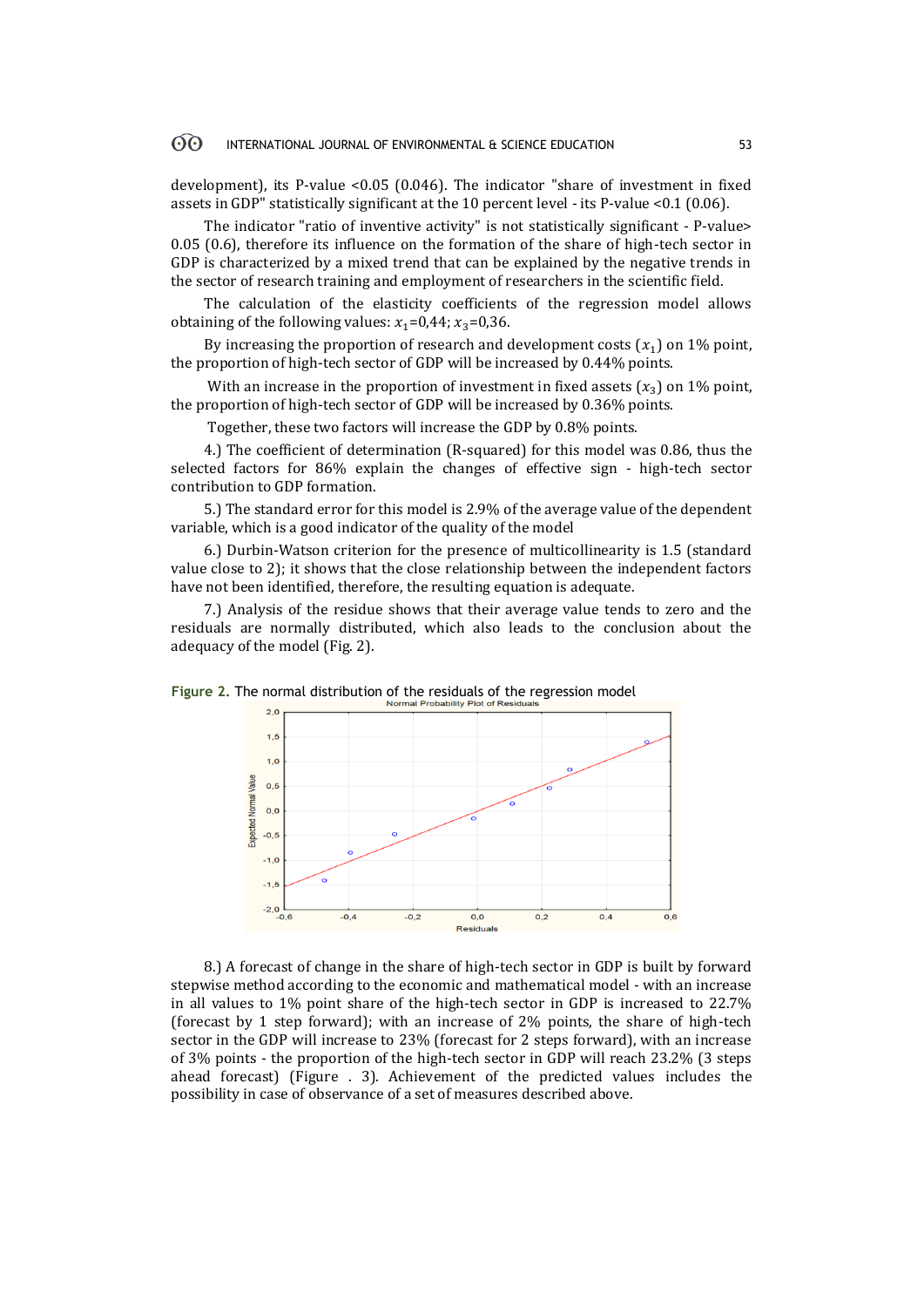

**Figure 3.** Forecast of the share of high-tech sector in GDP (percentage)

Thus, based on the conducted economic and mathematical modeling, we can conclude that the formation of the share of high-tech sector in the GDP is influenced most significantly by the proportion of domestic expenditure on research and development, as well as the proportion of investment in fixed assets in GDP.

Therefore, these controllable factors should be the basis for the implementation of the state scientific-technical and innovation policy that will help develop the knowledge economy.

# **Discussions and Conclusion**

The scientific literature presents multiple research on "knowledge economy" category (Toffler, 1999; Machlup, 1962; Masuda, 1981; Chentsova, 2008 and others.), widely are studied institutional specificity of formation and directions of development of the knowledge economy in Russia (Shelestova, 2013).

However, not enough attention is paid to modeling and forecasting of innovative development in Russia, based on the transition to a new quality of economic growth.

Thus, this study suggests the following conclusions.

To date, the improvement and implementation of scientific and technological potential of the country plays a huge role in the development of public industrial production.

The implementation of scientific and technological potential of the Russian economy will not only solve complex of major socio-economic objectives (improving the quality of life of the population, the implementation of programs of import substitution, increase of competitiveness of the domestic economy, etc.), but also will give a significant multiplier effect of the progressive development of high-tech sectors of the economy in order to build the knowledge economy and to achieve sustainable economic growth in the new quality (Zaidi et al., 2009).

The study produced the following results:

1.) based on a comparative, dynamic and factor analysis the trend of backlog of Russia from the world's economies is revealed in terms of development of the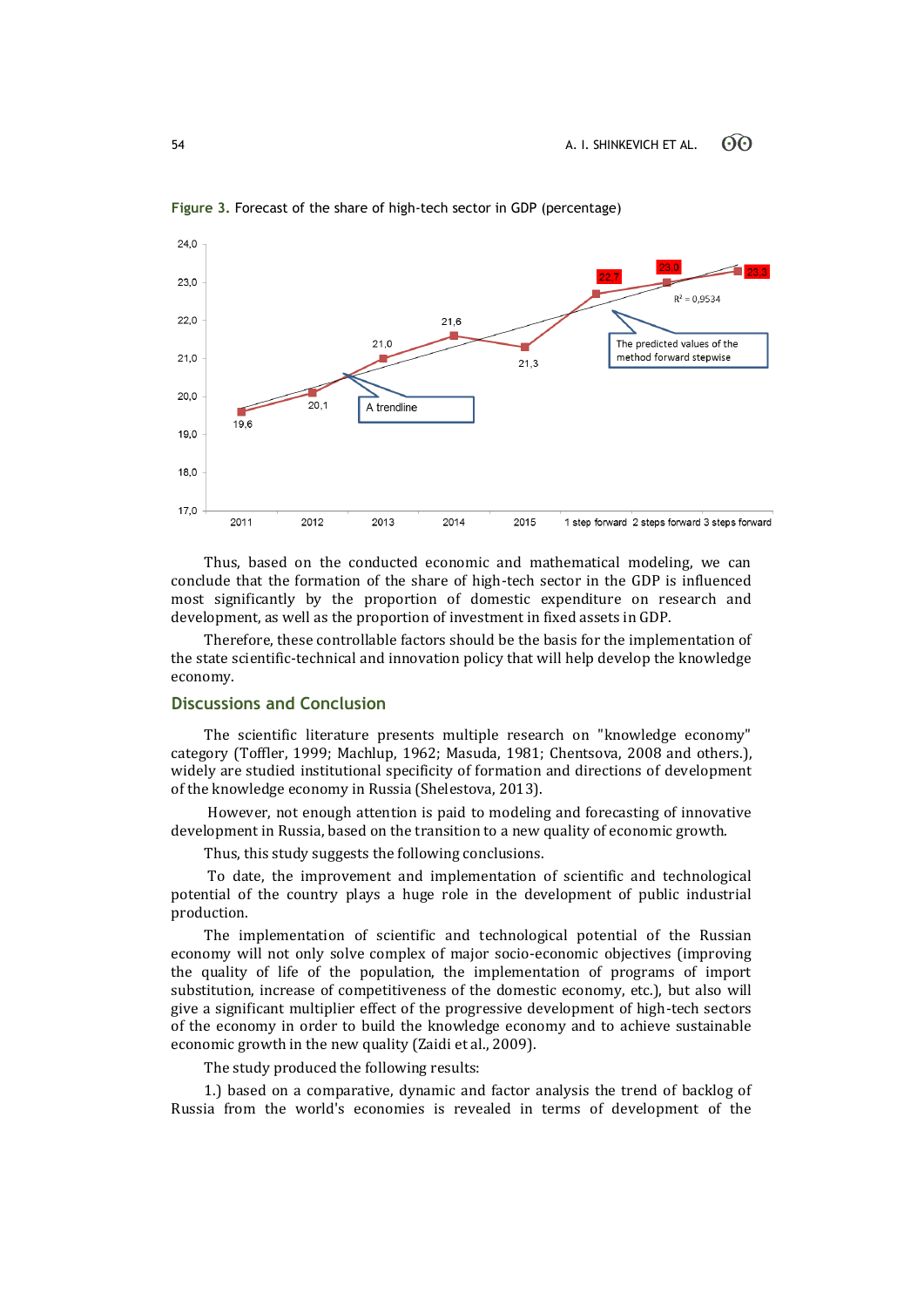#### 60 INTERNATIONAL JOURNAL OF ENVIRONMENTAL & SCIENCE EDUCATION 55

knowledge economy, including through the development of high-tech sectors of the economy and human capital, on the basis of which it is concluded that at the present time in Russia the transition to formation of a new quality of economic growth is complicated;

2.) economic-mathematical model is proposed, which expresses the dependence of the share of high-tech sector in the GDP from the factors: the proportion of domestic expenditure on R & D, inventive activity ratio, the proportion of investment in fixed assets, and based on it the impact of these factors to achieve a new quality of economic growth is proven and a set of measures that will lead to the transition is developed;

3.) the forecast of innovative development of Russia is prepared in the formation of a new quality of economic growth, demonstrating the achievement of sustainable growth of the economy of knowledge, based on increasing the share of high-tech sector in the GDP.

### **Disclosure statement**

No potential conflict of interest was reported by the authors.

#### **Notes on contributors**

**Alexey I. Shinkevich** – Doctor of Economics, Professor of the Department of Logistics and Management, Kazan National Research Technological University, Kazan, Russia.

**Svetlana S. Kudryavtseva** – PhD, Associate Professor of the Department of Economics of Logistics and Management, Kazan National Research Technological University, Kazan, Russia.

**Natalia M. Chikisheva** – Doctor of Economics, Professor, Head of the Department of the Department of Management of Construction and Housing and Communal Services, Tyumen Industrial University, Tyumen, Russia.

**Olga N. Korotun** – PhD, Associate Professor of the Department of Management in the Field of Science and Technology, Moscow Polytechnic University, Moscow, Russia.

**Larisa E. Fatikhova** – PhD, Associate Professor of the Department of Enterprise Economy, Kazan (Volga region) Federal University, Kazan, Russia.

**Rezeda R. Gainullina** – PhD, Senior Lecturer of the Department of Business Economics in Construction, Kazan State University of Architecture and Engineering, Kazan, Russia.

**Sofia Sh. Ostanina** – is Doctor of Economy, Professor of the Department of Economy, Kazan National Research Technological University, Kazan, Russia.

#### **References**

Bell, D. (1973). *The coming of post-industrial society: A venture of social forecasting*. New York[: Basic Books.](https://ru.wikipedia.org/wiki/Basic_Books)

Chesbrough, H. (2007). *Open innovation: creating profitable technologies.* Мoskow: Generation, 336.

- Chentsova, M.V. (2008). *Features of the formation of the knowledge economy in modern conditions*: PhD Thesis. Moscow, 182 p.
- Decree of the RF Government of 08.12.2011 N 2227-r. (2011). *"On Approval of Innovative Development Strategy of the Russian Federation for the period till 2020" Consultant Plus*. Access mode: http://cnb.uran.ru/userfiles /2227r.pdf.
- Decree of the RF Government of 17.11.2008. (2008). *N 1662-r (ed. Of 08.08.2009) "On the Concept of the Russian Federation long-term socio-economic development for the period till 2020" (together with the "Concept of the Russian Federation long-term socio-economic development until 2020.* Direct access: http://www.consultant.ru/document/cons\_doc\_law\_82134/.

Drucker, P. (1969). *The Age of Discontinuity, Guidelines to our changing society*. New York: Springer.

- Kristensen, K. & Skott, E. (2008). *What is the next? Theory of innovation as a tool for the prediction of industry changes.* Мoskow: Alpina business book, 398.
- Kudryavtseva, S., Shinkevich, A., Pavlova, A., Chudnovskiy, A., Nikolayeva, A., Garipova, G., Doronina, F. & Ishmuradova, I. (2016a). Econometric Methods for Evaluating of Open National Innovative Systems. *International Journal Of Economics And Financial Issues*, *6,* 640-645.